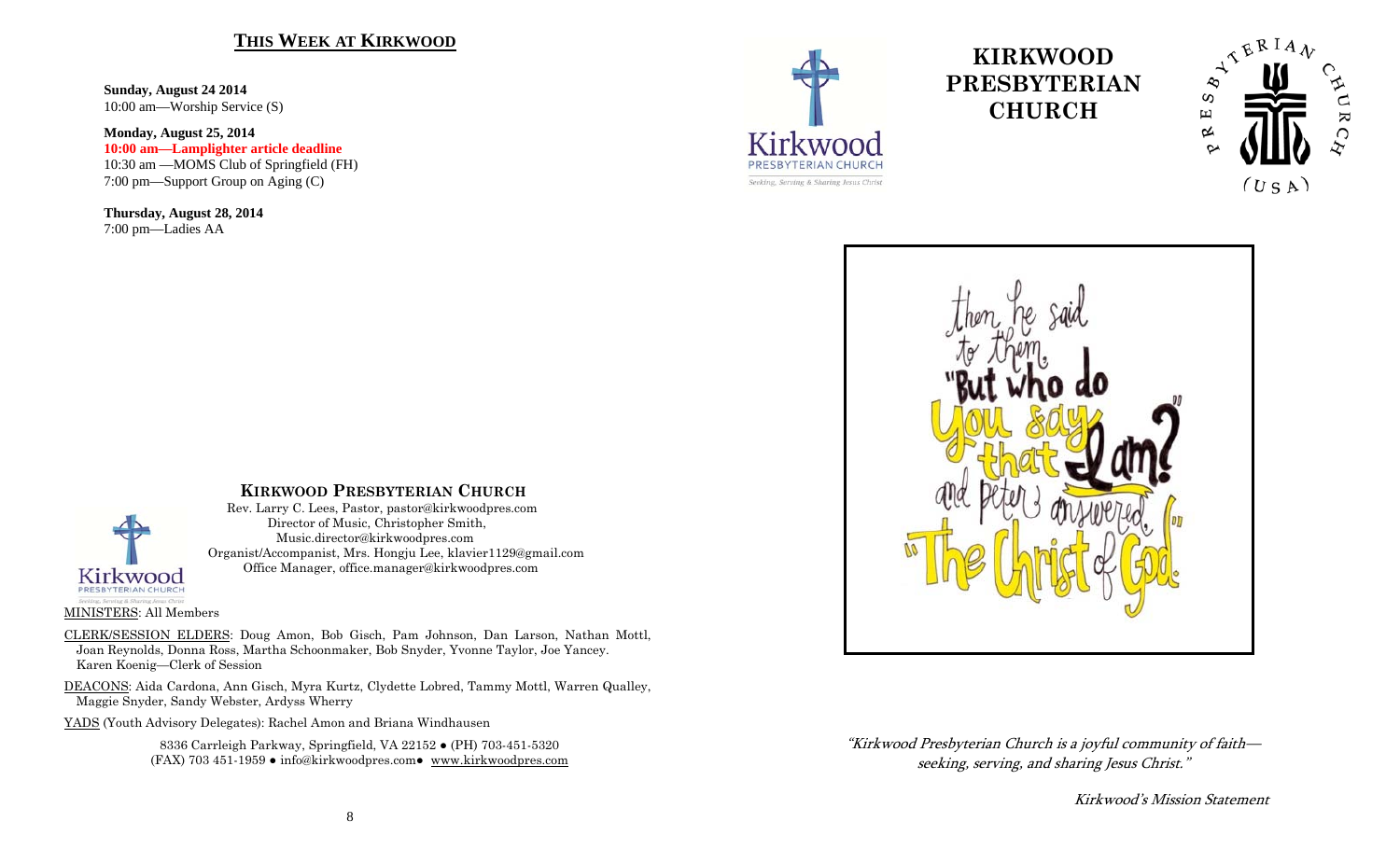# **TWENTY-FIRST SUNDAY IN ORDINARY TIMEWE GATHER TOGETHERSILENT REFLECTION**

"In today's postmodern culture love is often seen as kind tolerance of anything as long as it's consensual and does no harm. This is a far cry from the holy love of God that actively promotes goodness, seeks justice, protects the innocent, is gracious, slow to anger, and disciplines his children so that they may grow to become more like Jesus. God is love—that is as defined by God, not us."

From C. S. Lewis Institute reflection on 6/9/14

*As you enter the sanctuary, please prepare for worship with quiet reverence.* 

| <b>PRELUDE</b>           | Love Divine    | Charles Callahan |
|--------------------------|----------------|------------------|
| <b>PSALM FOR THE DAY</b> | Psalm 124: 1-8 |                  |
| LIGHTING OF THE CANDLES  |                |                  |

**TOLLING OF THE BELLS**

### **WORDS OF WELCOME**

Jim Cowgill

Leader: Grace to you and peace in the name of our Lord Jesus Christ! **People: Let us worship God!** 

**Congregational Response** *Love Divine, All Loves Excelling* 376 BH

*Love divine, all loves excelling, Joy of heaven, to earth come down, Fix in us Thy humble dwelling, All Thy faithful mercies crown! Jesus, Thou art all compassion, Pure unbounded love Thou art; Visit us with Thy salvation, Enter every trembling heart.* 

### **CALL TO**

Jim Cowgill

Leader: Ever-present God, forever seeking us, always teaching us,

**People: Open our minds to the truth of your love.** 

- Leader: Open our hearts to the gentle power of your grace.
- **People: Open our hands to create beauty, do justice and show kindness.**

Leader: Open our souls to the breath of your Spirit.

**ALL: Open our mouths to sing, boldly and loudly, your praises this day.** 

**The Session and Personnel Committee** are pleased to announce that Anne Myers will join the Kirkwood staff September 3 as Office Manager. Anne holds a BS in Industrial and Systems Engineering and a MS in Management from the University of Florida. She was an engineering consultant for the University of Florida's teaching hospital, and most recently was Director of Welcoming Ministries at Messiah Methodist Church in Springfield. Anne's husband Jason is an engineer and they have a twoyear-old schnauzer named Allie. In her free time, Anne enjoys tennis, photography and gardening.

**The Worship Committee announces that worship will return to 11 am**, starting September 7. The committee thanks the congregation for completing the recent survey regarding the preferred time for worship. After much deliberation and discussion, the Worship Committee recommended to the Session that the worship time remain at 11 am this fall. Although the survey showed a preference for a 10:30 service, the committee did not believe the margin was significant enough to change the time by 30 minutes, considering the other church activities, including Jr./Sr. High and Adult Sunday School classes, children's activities during Adult Sunday School, as well as building preparation, choir rehearsal and Welcome Table set up prior to Sunday School., which precede worship time.

# *Joys & Concerns*

### *Health & Personal Concerns:*

27 Donna Ross 29 Joe Yancey

# *Special Concerns:*

*This Week's Birthdays*:

Members/friends in the armed forces who are in harm's way: Major Jason Moore, USMC, Afghanistan

Our Missionaries in Zambia: Rev. Kari Nicewander & Joel DeJong



**Friend us on Facebook!** 

Bob Flory Hal Sellers Dick Pape Heather Telfer's father, Bob Snow Morgan Death, friend of Jon Larson Kathy Lewis' friend Mary Torczon Keith Scott Bobbie Myers - Phil Myers' mother Dani Schwalb Alfredo and Arleene Luciano, brother and sister-inlaw of Aida Cardona Morgan Belcher, Debbie Wingfield's father Carla Coffman, Rebecca Larson's mother Sue Driver, Sandy Webster's sister-in-law SGT Manny Rivera's family, friend of Kathy Lewis David Kurtz Bob Heins, father of Karen Koenig Gary Klimek, husband of Ann Gisch's niece Jestin Braker, nephew of Bob Gisch

*Flowers today are given in honor of Claire and Bob Runger's anniversary September 3rd.*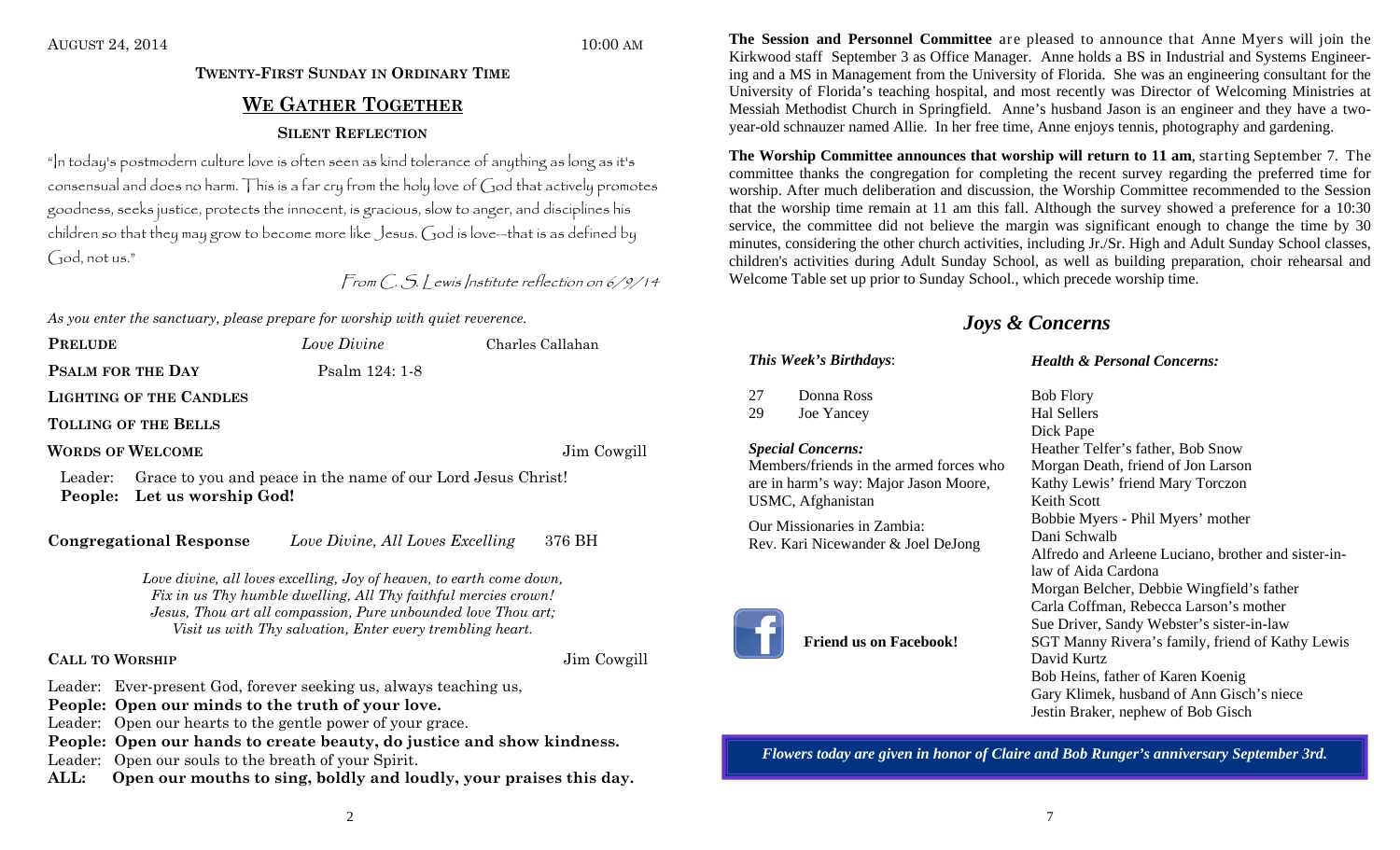| Exodus $1:8-2:10$ |
|-------------------|
| Psalm 124         |
| Matthew 16:13-20  |
| Romans 12:1-8     |

Exodus 3: 1-15 Psalm 105: 1-6, 23-26, 45c Romans 12: 9-21 Matthew 16: 21-28

**Our guest Organist today is Sue Munson,** long-time Springfield resident and member of the American Guild of Organists. She was organist at Sydenstricker Methodist Church for the past 16 years, and prior to that was the organist at Calvary Presbyterian Church in Alexandria for 12 years. She also directed choirs in both churches. Now retired, she serves area churches as a substitute organist.

**Rev. Lees is on vacation** from Thursday, August 21 through Monday, September 1. Our guest worship leader today is Rev. Saul Cardona and the worship leader next Sunday, August, 31, will be Christopher Smith. Rev. Cardona will be on call for Rev. Lees in the event of any emergency or special pastoral needs. You can contact Rev. Cardona at 703-232-3041 or at saul.cardona@gmail.com.

**Children age 3 through 3rd Grade** will be dismissed from the worship service for a time of relaxed learning. We will continue the summer session with the Davey and Goliath video series. Nursery care will be offered every Sunday.

**Lynbrook School Supply Collection** - Throughout August, the Mission Committee is collecting school supplies for Lynbrook Elementary. Please drop your donations in the marked box at the sanctuary door.

**Friendly greeters and the welcome table** extend hospitality to visitors, friends and members alike. Won't you consider taking a turn in these important activities? Sign up now in the commons area. No experience needed!

**Support Group on Aging** meets tomorrow, Monday, August 25 at 7:00 pm in the Conference Room. The group offers support and helpful information to those caring for the elderly, and others interested in the subject. The group facilitator is Rev. Dr. Saul Cardona. The guest speaker will be Chaplain Jeff Krauss who will discuss *Strategies in Talking to the Elderly*. For further information, contact Rev. Dr. Cardona at 703-232-3041 or at saul.cardona@gmail.com.

**Brunch With a Bunch** Small Group is open to all on Sunday, September 7, at Springfield Country Club, on Old Keene Mill Rd. (just 5 minutes from Kirkwood) at 12:45 pm. Contact Martha or Jim Schoonmaker at 703-451-0808 or via email at home@schoonmaker.org to make a reservation as soon as possible, but **no later than Thursday, September 4,** as there are only 20 spaces available. You'll also need to pay Martha or Jim \$18.50 a person, which includes meal and one non-alcoholic beverage (coffee, tea or juice) as well as tax and tip. You can give them a check or exact cash anytime up to the Brunch. Please join us for food, fun and fellowship!

**Joy Riding on an Empty Tank** - Read the latest letter from our missionary in Zambia, Kari Nicewander. It's on the "Mission Matters" bulletin board and print copies are also available on the table there.

### **GATHERING PRAYER (UNISON)**

Loving heavenly Father, we come to you this hour asking for your blessing and help as we are gathered together. We pray for guidance in the matters at hand and ask that you would clearly show us how to conduct our work with a spirit of joy and enthusiasm. Give us the desire to find ways to excel in our work. Help us to work together and encourage each other to excellence. We ask that we would challenge each other to reach higher and farther to be the best we can be. We ask this in the name of the Lord Jesus Christ. Amen.

| (PLEASE STAND) |                     |
|----------------|---------------------|
| $H_{Vmn}$      | $God$ of the $\ell$ |

**Hymn** *God of the Ages, Whose Almighty Hand* 262 BH

## **WE PREPARE FOR THE WORD**

#### (PLEASE SIT) **Call to Confession** ~ *Matthew 11:28-30*

Come to me, all you who labor and are heavily burdened, and I will give you rest. Take my yoke upon you, and learn from me; for I am gentle and lowly in heart, and you will find rest for your souls. For my yoke is easy, and my burden is light.

Let us rest in God's mercy as we pray together.

**Prayer of Confession (Unison)** *Adapted from John Knox's Liturgy of 1560*

Almighty God, we are unworthy to come into your presence, because of our many sins. We do not deserve any grace or mercy from you, if you dealt with us as we deserve. We have sinned against you, O Lord, and we have offended you. And yet, O Lord, as we acknowledge our sins and offenses, so also do we acknowledge you to be a merciful God, a loving and favorable Father, to all who turn to you. And so we humbly ask you, for the sake of Christ your son, to show mercy to us, and forgive us all our offenses. Forgive the sins of our youth, and the sins of our old age. By your Spirit, O God, take possession of our hearts, so that, not only the actions of our life, but also the words of our mouths, and the smallest thought of our minds, may be guided and governed by you. Through Jesus Christ our Lord, to whom, with you and the Holy Spirit, be all honor and glory, now and forever. Amen.

*(moment of silence for personal confession)*